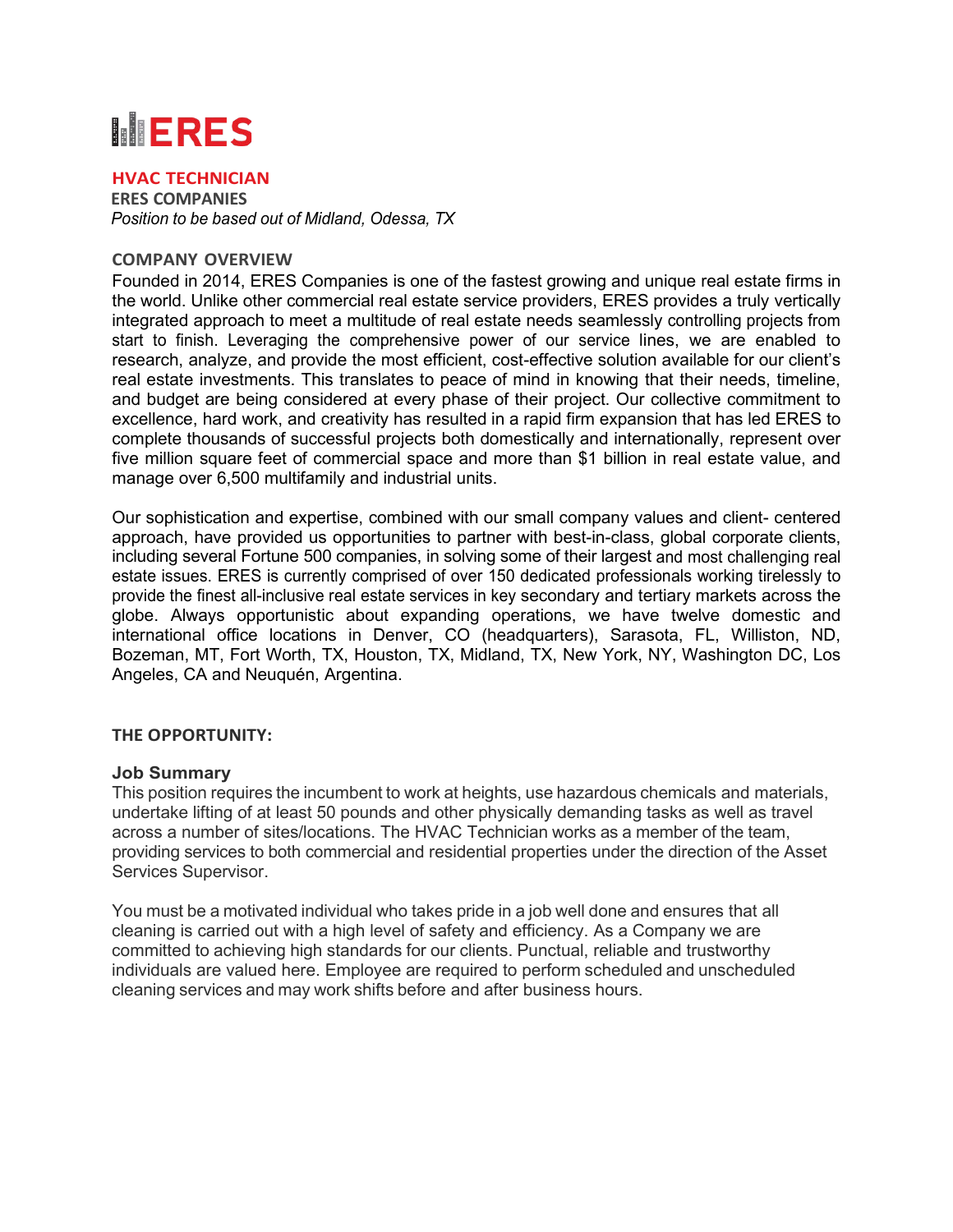## **Essential Duties & Responsibilities**

- Installing, maintaining and repairing ventilation and air conditioning systems and equipment.
- Identifying maintenance risks on equipment.
- Diagnosing electrical and mechanical faults for HVAC systems.
- Cleaning, adjusting and repairing systems, and performing warranty services.
- Performing emergency repairs promptly and efficiently.
- Providing technical direction and on-the-job training.
- Keeping daily logs and records of all maintenance functions.
- Ensuring compliance with appliance standards and with Occupational Health and Safety Act.
- Complying with service standards, work instructions and customers' requirements.
- Assisting with customers' queries.

## **Safety**

- Perform all work with forethought as to risk avoidance and within the safety of staff and tenants alike in mind
- Notify Direct Supervisor of any incidents or situations that may result in an insurance claim on the site
- Assure compliance with all fire and safety codes and regulations and to make precautionary repairs etc. where risks begin to appear
- Perform or supervise periodic testing/ inspections of all fire alarms, smoke detectors, fire extinguishers, and private hydrants

# **Position Requirements: Skills & Experience**

- Working knowledge of plumbing, electrical, and appliance repair.
- HVAC Certified
- Strong attention to detail, organizational, time-management and problem-solving skills.
- Demonstrated superior customer service skills including the ability to manage difficult customers and/or situations.
- Professional verbal and written communications.
- Ability to read, write, understand and communicate in English.
- General Computer knowledge.
- Ability to work independently.
- Ability to be on-call for responding to after-hour emergencies.
- Ability to work a flexible schedule to include weekends, evenings and holidays.

# **Physical Requirements:**

The employee must meet physical demands in order to successfully perform the essential functions of this job. The employee must frequently lift, push, pull and/or move up to 150 pounds. While performing the duties of this job, the employee is frequently required to stand; walk; sit; use hands to finger, handle, or feel; reach with hands and arms and talk or hear. The employee is also occasionally required to work both from ground level to 20-30 feet on a ladder or lift. The Technician is occasionally required to climb or balance and stoop, kneel, crouch, or crawl and work from various positions.

- Knowledge of and compliance with relevant occupational health and safety regulations and standards associated with maintenance operations and construction services is required
- Perform all activities in compliance with Company Safety policies
- Customer centric disposition; polite and courteous manner and in accordance with the Company's Code of Conduct
- Ability to read and interpret building and site plans